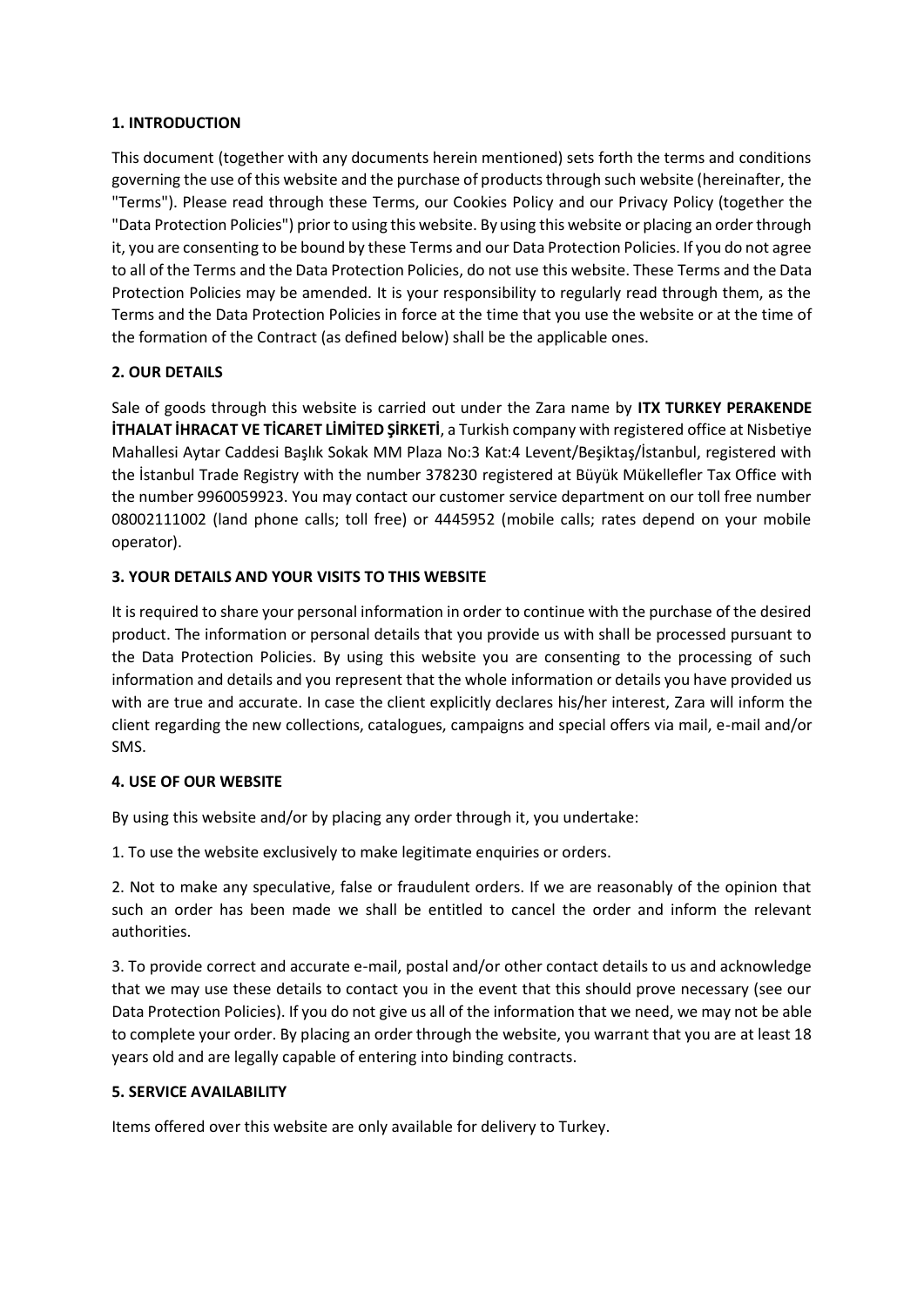#### **6. HOW THE CONTRACT IS FORMED**

To place an order, you must follow the online purchasing procedure and click "Authorize payment". After doing so, you will receive an e-mail confirming receipt of your order (the "Order Confirmation"). You will later in a second email also receive confirmation that the order is accepted and being sent (the "Delivery Confirmation"). In case such confirmation is not provided to you by us, the Contract is not formed.

### **7. AVAILABILITY OF PRODUCTS**

All orders for products are subject to availability and in this regard, in the event of supply difficulties or because products are no longer in stock, we reserve the right to give you information about substitute products of an equal or higher quality and value which you can order. If you do not wish to order the substitute products we will reimburse any monies that you may have paid.

### **8. REFUSAL OF ORDER**

We reserve the right to withdraw any products from this website at any time and/or remove or edit any materials or content on this website. Whilst we will use our reasonable endeavours to process all the orders submitted to us, there may be exceptional circumstances which mean that we may need to refuse to process or accept an order after we have received it or sent you anOrder Confirmation, which we reserve the right to do at any time. We will not be liable to you or any other third party by reason of our withdrawing any product from this website, removing or editing any materials or content on this website or for refusing to process or accept an order after we have received it or sent you an Order Confirmation.

### **9. DELIVERY**

Subject to availability (see Clause 7 above), and unless there are any exceptional circumstances, we will endeavour to fulfil your order for product(s) listed in the Shipping Confirmation by the delivery date set out in the Shipping Confirmation or, if no estimated delivery date is specified, then within a maximum of 30 days of the date of the Order Confirmation.

If our supply of the products is delayed by an event outside our control then we will contactyou as soon as possible to let you know and we will take steps to minimise the effect of the delay.

Provided we do this we will not be liable for delays caused by the event, but if there is a risk of substantial delay you may contact us to end the Contract and receive a refund for any products you have paid for but not received. With regard to the virtual gift card, we will send it on the date indicated by you when you place your order.

Please note however that we do not deliver on Saturdays or Sundays, except in the case of the virtual gift card which will be delivered on the date indicated by you.

By accepting this delivery service you are accepting our delivery personnel or a representative of the Zara into your home and so as to avoid or minimise the risk of damage to your home or any of your possessions, we ask that you remove your possessions or anything that may be damaged and allow our delivery personnel as clear access to your home as possible. Unless caused by our negligence, we will not be held responsible for anything that is not removed to safety where reasonable steps could have been taken to avoid or minimise the risk.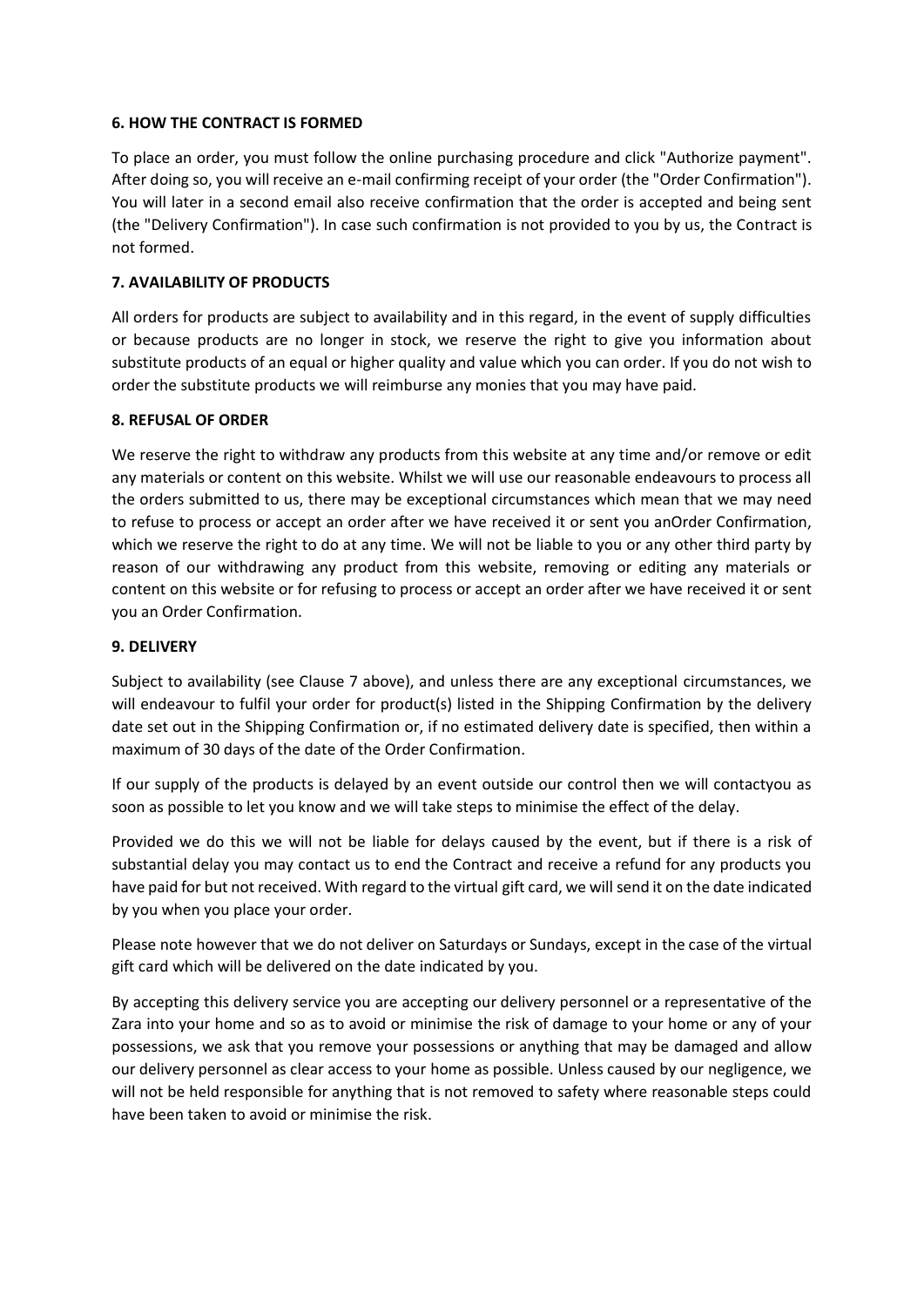For the purpose of these Terms "delivery" or "delivered" shall be deemed to have occurred upon you or a third party nominated by you acquiring physical possession of the products, which will be evidenced by the signing for receipt of the products at the agreed delivery address. The virtual gift card shall be deemed to be delivered in accordance with the Terms and Conditions of the Gift Card, and in all cases on the delivery date of the virtual card to the e-mail address indicated by you.

### **10. UNABLE TO DELIVER**

If we are unable to deliver, your product(s) will be returned to our depot. We will leave a note explaining where your parcel is and how you can rearrange delivery. If you are not at the delivery location at the time agreed, please contact us again to rearrange delivery for another mutually convenient day. If after 15 days from the date your order is available for delivery, the order could not be delivered for reasons not attributable to us, we shall assume that you wish to cancel the Contract and it will be terminated. As a result of the termination of the Contract, we will return to you all payments received from you, including delivery charge (except for any additional costs resulting from your choice of any delivery method other than the ordinary delivery method that we offer) without any undue delay, and at any rate, within 14 days of the date on which this Contract has been terminated. Please keep in mind that transport derived from the termination of the Contract may have an additional cost which we will be entitled to pass on to you. This clause shall not apply to the virtual gift card for which the delivery shall be governed by the Terms and Conditions of the Gift Card and clause 9 above.

# **11. RISK AND TITLE**

The Products will be at our risk until you receive the delivery unless you designate a different carrier than us. Ownership of the products will pass to you upon delivery (i.e. transfer of the possession) of the product to you.

# **12. PRICE AND PAYMENT**

The price of any products will be as stipulated on our site from time to time, except in cases of obvious error. While we try to ensure that all prices on the website are accurate, errors may occur. If we discover an error in the price of products you have ordered, we will inform you as soon as possible and give you the option of reconfirming the order at the correct price or cancelling it. If we are unable to contact you, the order will be treated as cancelled and if you have already paid for the products you will receive a full refund.

We are under no obligation to provide the product(s) to you at the incorrect (lower) price (even after we have sent you a Shipping Confirmation) if the pricing error is obvious and unmistakeable and could have reasonably been recognised by you as incorrect price. The prices on the website include VAT but exclude delivery costs, which will be added to the total amount due as set out in our Shopping Guide. Prices are liable to change at any time, but (other than as set out above) changes will not affect orders in respect of which we have already sent you an Order Confirmation. Therefore, (except as provided above) price adjustments on previous orders are not permitted. Once you have finished shopping all the items you wish to purchase are added to your basket and your next step will be to go to the checkout process and make payment. To do this, you must follow the steps of the purchase process, completing or verifying the information requested in each step. Furthermore, throughout the purchase process, before payment, you can modify the details of your order. After the completion of order and before the confirmation of payment by the Client, basic characteristics of the purchased product, total sum including shipping costs and taxes, information regarding under which circumstances the right of withdrawal may or exceptionally may not be used, will be submitted to the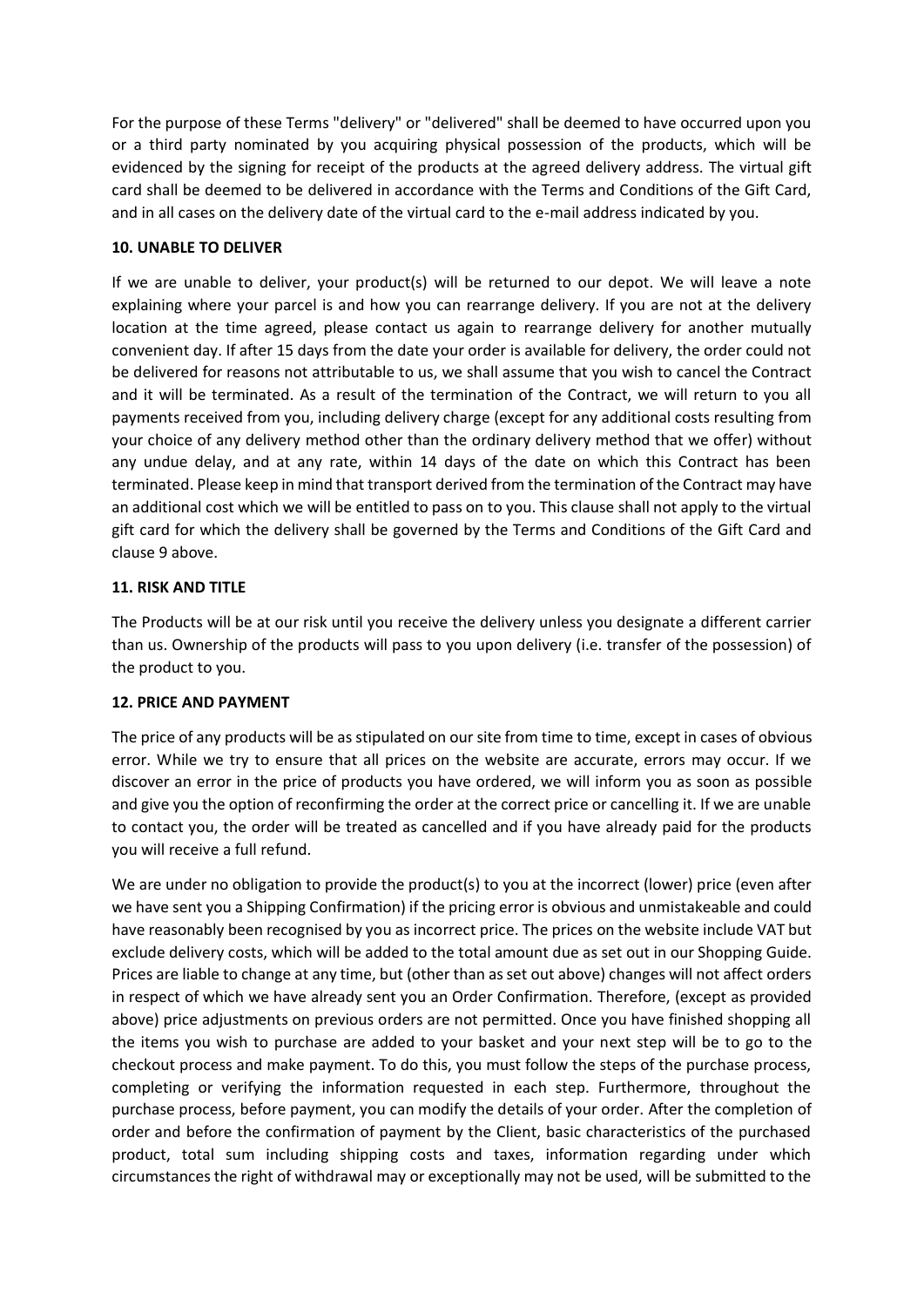Client in form of an order resume. You are provided with a detailed description of the purchase process in the Shopping Guide. Also, if you are a registered user, a record of all the orders placed by you is available in "My Account" area.

Payment can be made by the means of payment shown on the website and apps via credit cards and debit cards. Similarly, you can pay all or part of the price of your order with a Zara gift card or credit voucher card for Turkey issued by **ITX TURKEY PERAKENDE İTHALAT İHRACAT VE TİCARET LİMİTED ŞİRKETİ** to minimise the possibility of unauthorised access, your credit card details will be encrypted.

Once we receive your order, we will request a pre-authorization on your card to ensure there are sufficient funds available to complete the transaction. The charge will be made the moment we confirm the order. By clicking "Authorise payment" you are confirming that the credit card is yours or that you are the legitimate holder of the gift card or the credit voucher card.

Credit cards are subject to validation checks and authorisation by your card issuer but if your card issuer fails to authorise payment to us, we will not be liable for any delay or non-delivery and may not be able to form a Contract with you. Ordering through electronic devices in store, and making payment for those purchases

If you are placing your order through one of the electronic devices that are available at certain Zara stores in Turkey for this purpose, you must follow the steps of the purchase process that appear on the device, completing or verifying the information requested in each step. Throughout the purchase process, before payment, you can modify the details of your order. Prior to payment obligation, you will be provided with an order summary stating basic qualities of the goods, the price of the goods, the right of withdrawal and procedure of use and forfeiture of such right. You must choose your payment method, and whether or not you require a gift receipt (if one is available), before you place your order. Please note that a binding order is placed at the time that you press the relevant "Authorise Payment" button on the device screen, and you are required to pay for your order once it has been placed.

Payment can be made by the means of payment shown on the website and apps via credit cards and debit cardsand the above provisions regarding validation checks and authorisation of your card will apply. You may also be given the option to pay for your order at the till, and in which case, your payment can be made by any of the means of payment available in those stores.

# **13. INVOICE**

Invoice is issued and submitted to the client at latest along with the products delivered. We have the right to apply different procedures required by e-invoice/e-archieve legislation.

### **14. EXPRESS CHECKOUT**

The express checkout feature (hereafter "Express Checkout") makes it easier for you to make purchases on this website as you do not have to enter shipping, billing and payment information for each purchase. Express Checkout is available in the View Basket section.

To use Express Checkout you will have to save your card information. You may do so when making a payment with any of the cards accepted by this website by clicking the "Save my card information" option. This will result in the following card information being saved: card number, card holder name exactly as it appears on the card and card expiry date.

To save your card information and use Express Checkout, you will have to accept the applicable Privacy Policy and Conditions.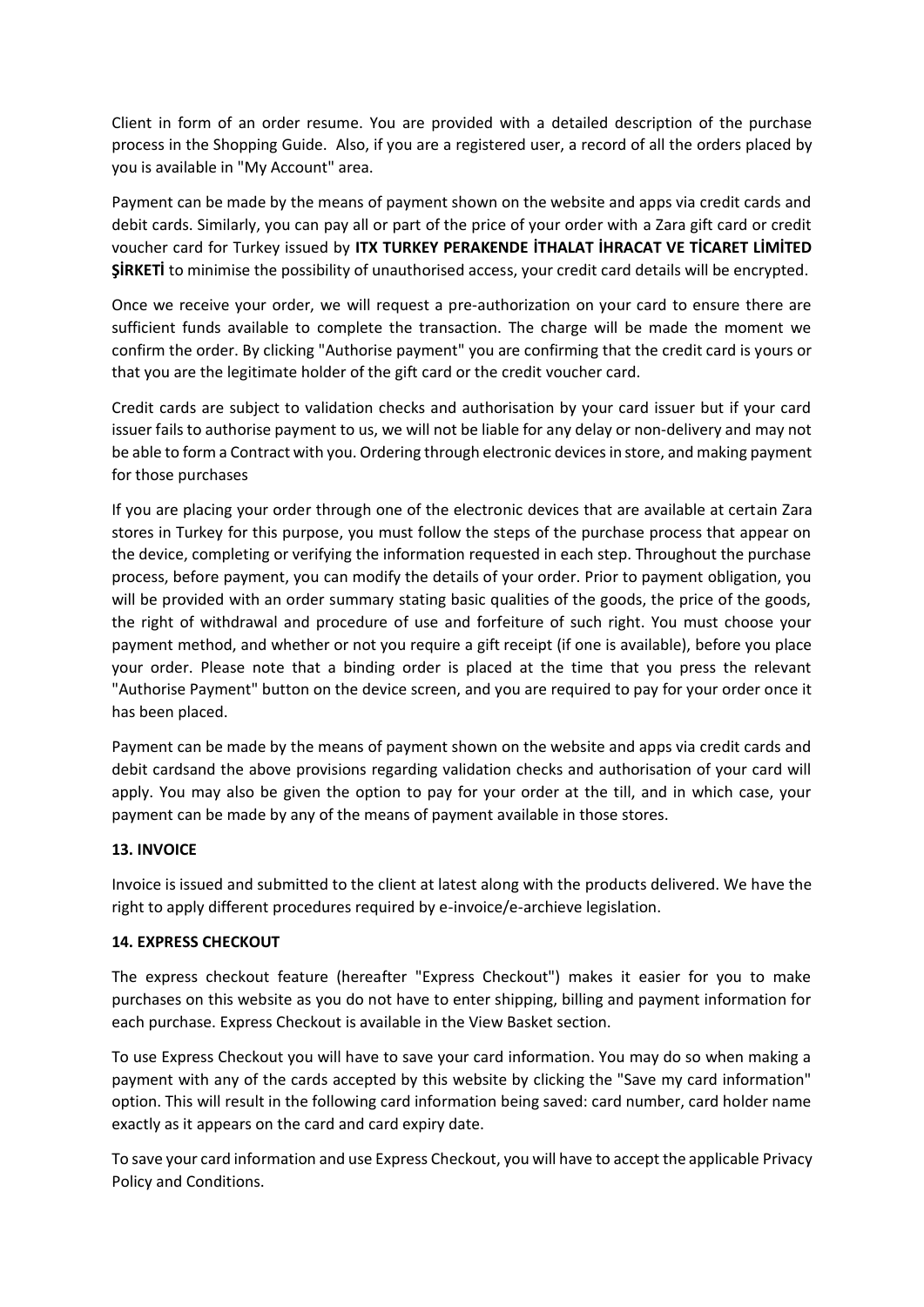By agreeing to use Express Checkout, you authorise that purchases paid though the tool be charged to the respective card linked to the tool. Card usage shall be governed by the written terms between you and the card issuer in all cases.

You may save card information in Express Checkout for as many cards as you like, to do so must make at least one payment with each of them. If you wish to save card information for more than one card, the card whose information was saved most recently will be considered your "Favourite Card", and will be charged for Express Checkout purchases by default.

However, you may change your Favourite Card in the My Account section of this webpage.

To use Express Checkout, you only have to click on the "Express Checkout" button that appears in the Shopping Basket. A screen will immediately appear with the shipping, billing and payment information for your purchase. The information available on this screen cannot be edited, so if there is incorrect information do not complete the purchase. To make purchases using different details please do not use the Express Checkout service.

You may change your Favourite Card linked to Express Checkout in the My Account section of this webpage.

# **15. BUYING GOODS AS A GUEST**

The functionality of buying goods as a guest is also available on the website. Under this type of purchase, only such data which are essential to process your order will be requested from you. Upon completion of the purchase process, you will be offered the possibility of registering as a user or continue as a non-registered user.

# **16. VALUE ADDED TAX**

Pursuant to the prevailing rules and regulations in force, all purchases done through the website are subject to the Value Added Tax (VAT), except for eventual applicable exemptions, whichshall be subject to confirmation by the recipient.

# **17. RETURNS POLICY**

# **17.1. Statutory right to cancel your purchase**

#### **Right to cancel**

If you are contracting as a consumer, you have the right to cancel the Contract, within 14 days, without giving any reason and without any fines (except for Contracts for those products mentioned in clause 17.3 below, for which the right to cancel is excluded).

You may return the purchased goods free of charge by Aras Kargo Yurt İçi Yurt Dışı Taşımacılık A.Ş. and Yurtiçi Kargo Servisi A.Ş

The cancellation period will expire after 14 days from the day on which you, or a third party nominated by you (other than the carrier), takes physical possession of the products, or in case of multiple products in one order delivered separately, after 14 days from the day on which you, or a third party nominated by you (other than the carrier), takes physical possession of the last product.

To exercise this cancellation right, you must notify us Zara of your decision to cancel the Contract with a written notice or via fixed data register to us that you wish to use cancellation right. You may notify us by sending us by sending a written notification to the address Nisbetiye Mahallesi Aytar Caddesi,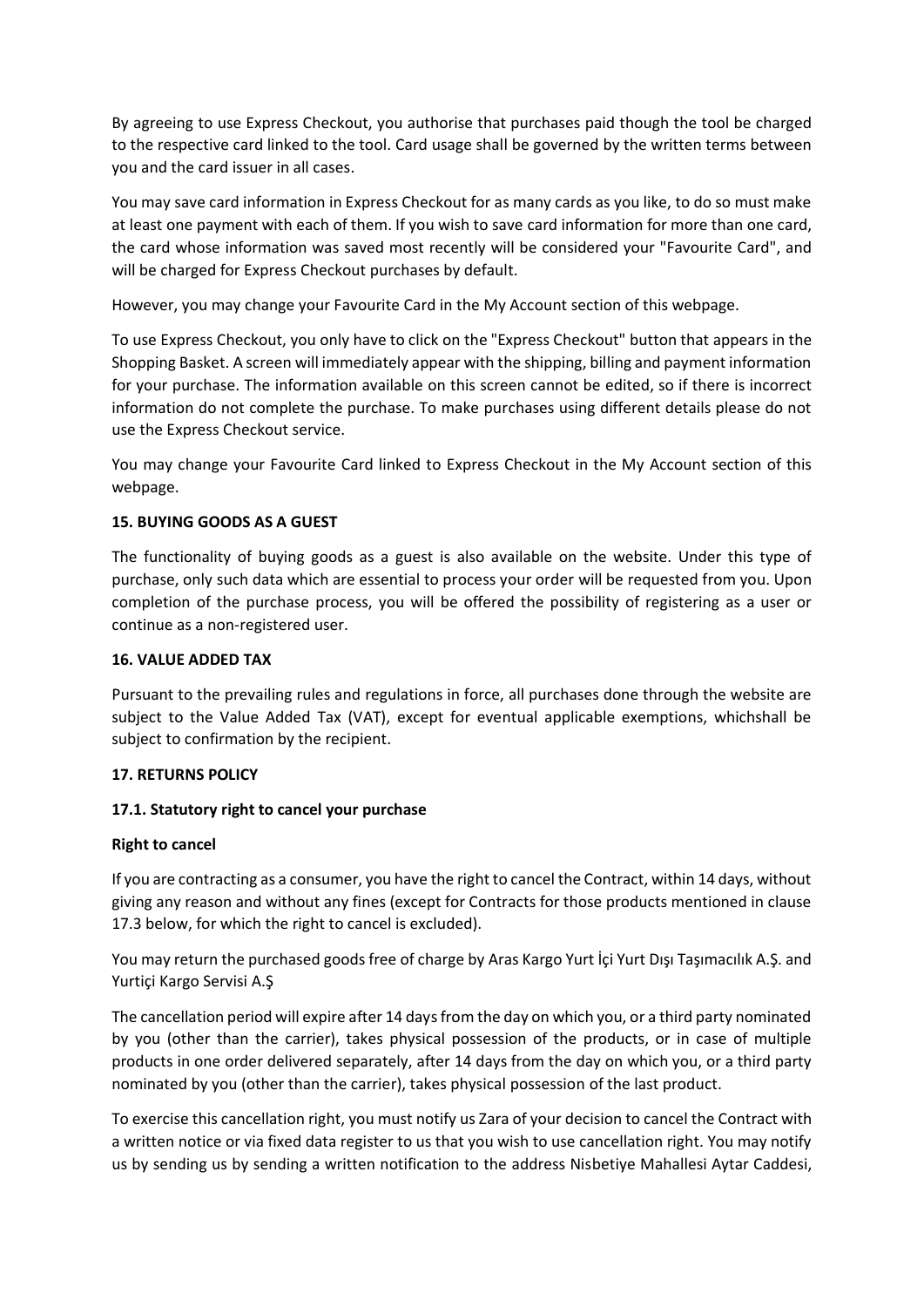Başlık Sokak MM Plaza No:3 Kat:4, 34340 Levent/Beşiktaş/İstanbul,Turkey or by sending a copy of the signed document via the channels on www.zara.com/tr/en/contact. You may use the model cancellation form as set out in the Annex to these Terms, although it is not obligatory.

To meet the cancellation deadline, it is sufficient for you to send your communication concerning your exercise of this cancellation right before the cancellation period has expired.

In case of exercising the cancellation right, returns can be made to any Zara Store or via courier as per 17.3 of this Agreement within ten (10) days from the date of declaration regarding the right of withdrawal. For online orders placed via iPod devices and have been paid at cash desks at store, return may be done only visiting a Zara store, return via courier would not available for these orders.

If you have any questions, you can contact us on the contact form on our website or by calling 08002111002 (land phone calls; toll free) or 4445952(mobile calls; rates depend on your mobile operator) by the live chat on our website or by sending a WhatsApp to 4445952.

Reimbursement will be without undue delay and in any event not later than 14 days from the day we have received the notification regarding the use of cancellation right.

Regardless of the selected return method chosen by the client, in case returns by courier are not made through the courier selected by Zara, additional costs which Zara will incur, shall not be considered within the amount that will be refunded to the client.

Please note that, following delivery of the order, if you exercise the legal or contractual right of withdrawal and you are the one as a customer who does not use any return options (except the courier firm stated by the company) provided by Zara and organises the transport of the returned goods by sending via the courier firm that the customer chooses, Zara will not be responsible these kind of returns by no means and you'll completely assume the risk and harm on the return package when it refers to causes not attributable to Zara.

Also, please be informed that you will be responsible for the contents of the return package when you use any of the return options offered by Zara.

In the event that there is an error in the content of the return package not attributable to Zara, we will be entitled to manage the return of the package to your attention and pass on you the corresponding costs.

In any case, nothing in this clause will affect your statutory rights

#### **Effects of cancellation**

If you cancel the Contract, save as otherwise set out in Clause 17.3 we will reimburse to you all payments received from you, including the costs of delivery (except for the additional costs of delivery where you have chosen a type of delivery other than the least expensive type of standard delivery offered by us).

We will make the reimbursement using the same means of payment as you used for the initial transaction; in any event, you will not incur any fees as a result of such reimbursement.

You shall hand back the products to us at any Zara store in Turkey or to a Courier arranged by us without undue delay and in any event not later than 10 days from the day on which you communicate regarding the use of cancellation right. The deadline is met if you send back or return the products before this 10 day period has expired.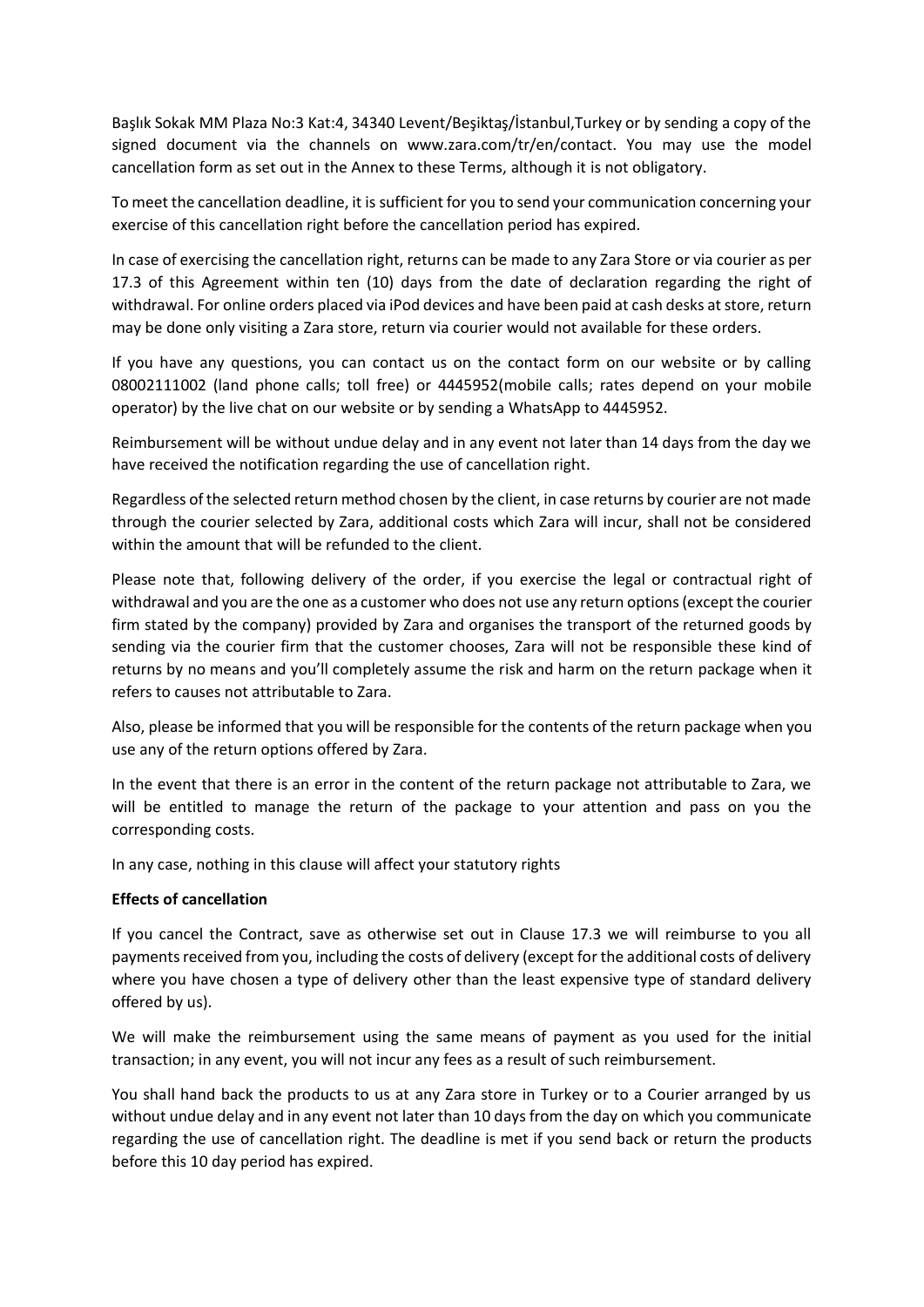You are only liable for any diminished value of the products resulting from the handling other than what is necessary to establish the nature, characteristics and functioning of the products.

### **17.2 Contractual right to cancel your purchase**

In addition to the statutory right of cancellation of consumers referred to in Clause 17.1 above, we grant you (whether or not you are a consumer) a 30 day period, beginning on the Shipping Confirmation, to return products to us without giving any reason (except for gift cards and those products referred to in Clause 17.3 below, regarding which the cancellation right is exempted). Return of gift cards shall be governed by the Terms and Conditions of the Gift Card. In the event of any return under this contractual right, save as otherwise set out in Clause 17.3 you will be refunded the price paid for the returned products only - delivery and other costs will not be refunded. Direct costs incurred in the return of such products will be borne by you when the return is not carried out in a Zara store in Turkey or by Courier arranged by us.

You may exercise your contractual right of cancellation in accordance with the provision of clause 17.1 above, however, you should inform us about your intention of withdrawing from the Contract after the statutory term for withdrawal, you shall, in any case, hand the goods over to us within the 30 day term as from the Shipping Confirmation.

Reimbursement will be without undue delay and in any event not later than 14 days from the day we have received your notice regarding the use of cancellation right.

We will reimburse you using the same means of payment as you used for the initial transaction.

This contractual cancellation right does not affect your statutory cancellation rights.

#### **17.3 Common provisions (applicable to both the statutory and contractual cancellation**

rights, exceptions of the cancellation rights)

You shall not have the right to cancel the Contract when it is for the delivery of any of the

following products:

1. Customised items.

2. Sealed audio, video or computer software products that have been unsealed after delivery.

3. Sealed products that are not suitable for return due to hygiene reasons that have been unsealed

after delivery.

Upon delivery, you may handle the products to establish their nature, characteristics and functioning. Acceptable handling of the products is that which would reasonably be allowed in a shop. If your handling goes beyond what is acceptable and the products are damaged or diminished in value, we may deduct from the amount we reimburse to you, or you may be liable to us for, an amount equal to the diminished value of the products.

Please return the products using or including all their original packaging, instructions, and other documents, if any, accompanying the products. In any case, you must send the product to be returned together with the invoice which you will have received when the product was delivered or the relevant document required by e-invoice/e-archive legislation.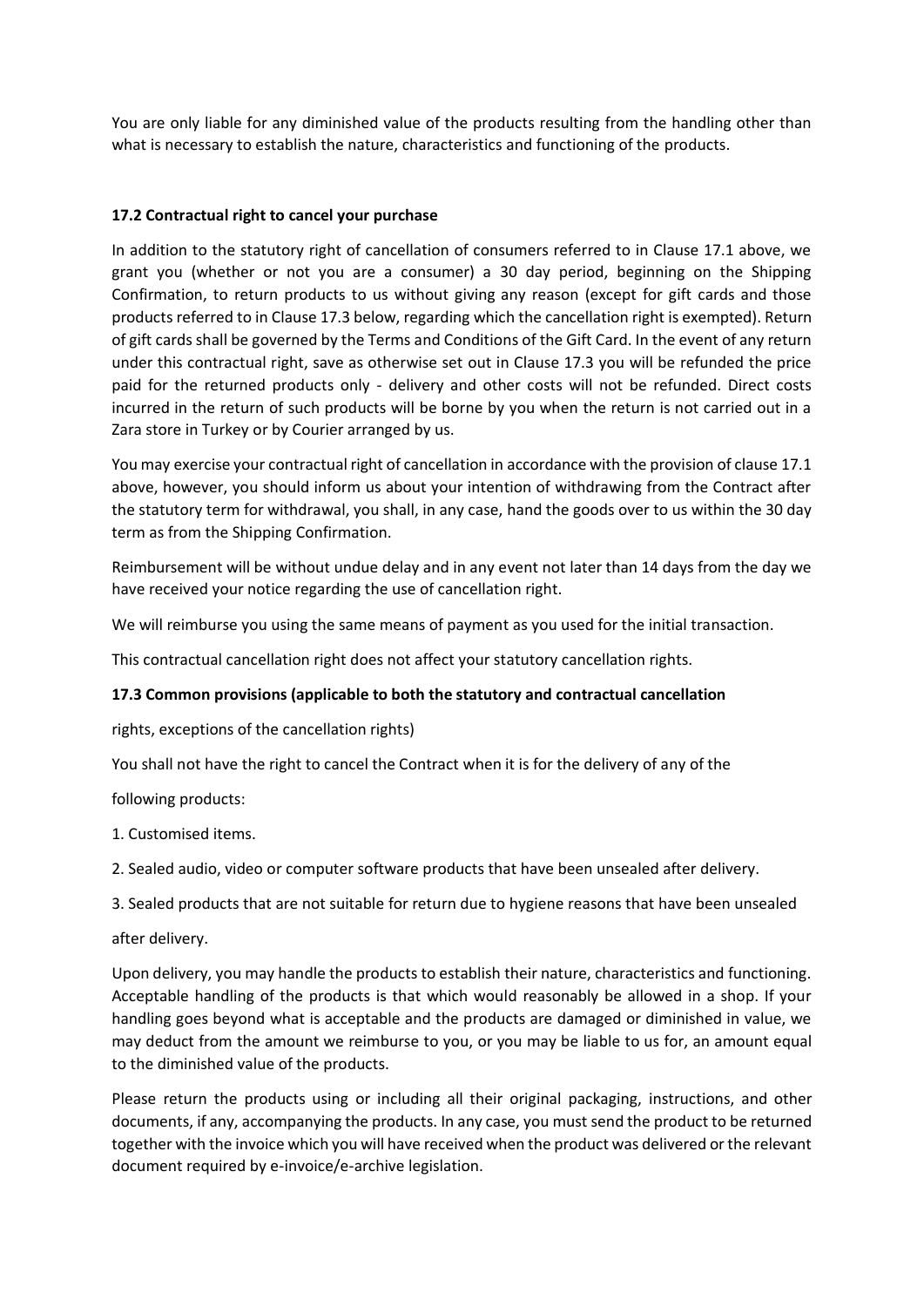You will find a summary on exercising this cancellation right when you receive the order.

You may return any product at any Zara store in the country where your product was delivered which has the same section to which the goods you wish to return belong to. In such case, you should go to such store and present with the good, the invoice included with the delivery of the product or the relevant document required by e-invoice/e-archive legislation.

### **RETURNS**

a) Returns at any Zara store

You may return any product at any Zara store in the country where your product was delivered which has the same section to which the goods you wish to return belong to. In such case, you should go to such store and present with the good, the invoice included with the delivery of the product.

#### b) Returns by Courier

When returning the product(s) by Courier arranged by us, you should contact us through our web form to arrange for the product to be collected. You should send the product in the same package received by following the directions on the "RETURNS" section of this website. If you have bought any goods as a guest, you may request returns by Courier by phone, dialing 08002111002 (land phone calls; toll free) or 4445952 (mobile calls; rates depend on your mobile operator)

Neither of the above options will entail any additional cost to you.

Where you would not wish to use neither of the free return methods available, you will be responsible for the return costs. Please bear in mind that if you wish to return the goods to us freight collect we may charge you any costs incurred in such return.

After examining the products, we will inform you of whether you have the right to reimbursement of the amounts paid. Delivery costs will be reimbursed when cancellation right is exercised within the statutory period and all the goods in which the relevant parcel consists of are returned. The refund will be paid as soon as possible and, in all cases, within 14 days from the date on which you notified us of your intention to cancel. The refund will always be paid using the same payment means you used to pay for your purchase.

You are responsible for risk of returning the products to us, as indicated above.

# **17.4 Returns of defective products**

In addition to your statutory rights in relation to defective products, we offer the following contractual right in respect of defective products.

In circumstances where you consider that the product does not conform with the Contract at the time of delivery, you should contact us in convenient duration via our web form with details of the product and its damage, or you can contact us by telephone on 08002111002 (land phone calls; toll free) or 4445952 (mobile calls; rates depend on your mobile operator) . You should return the product to us using a Courier arranged by us or to a Zara store in the country of delivery. We will fully examine the returned product and will notify you of your right to a replacement or refund (if any) via e-mail within a reasonable period of time. We will usually process the refund or replacement as soon as possible and, in any case, within 14 days of the day we confirmed to you via e-mail that you are entitled to a refund or replacement of the defective product. Products returned by you because of a defect, where one exists, will be refunded in full, including a refund of the delivery charges for sending the item to you and the cost incurred by you in returning the item to us. We will always refund any money received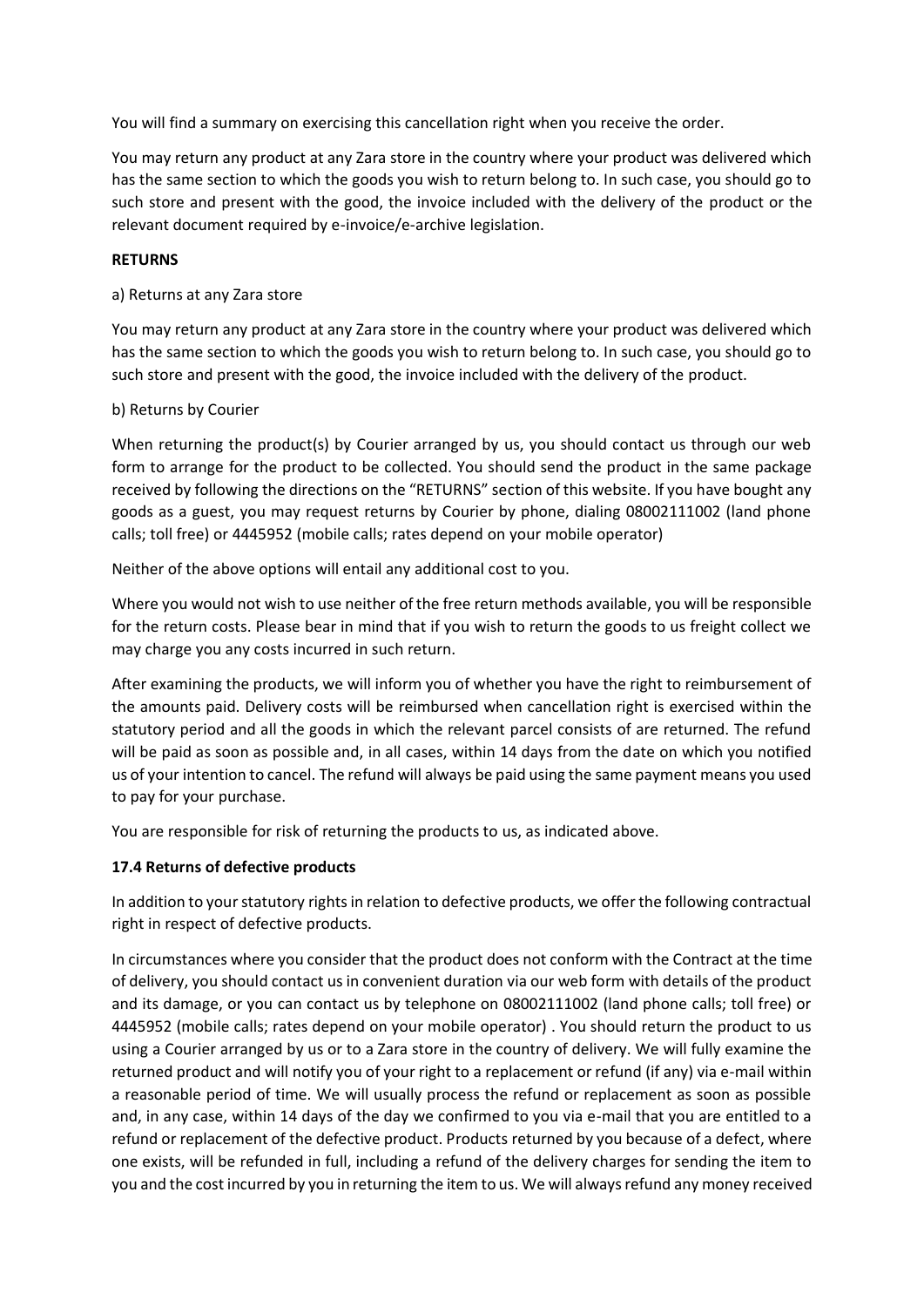from you to the credit card originally used by you to pay for your purchase. This clause does not affect your statutory rights.

#### **18. LIABILITY AND DISCLAIMERS**

Nothing in these Terms shall exclude or limit in any way our liability:

1. For death or personal injury caused by our negligence;

2. For fraud or fraudulent misrepresentation; or

3. For any matter for which it would be illegal or unlawful for us to exclude or limit, or attempt to exclude or limit, our liability.

We are responsible to you for foreseeable loss and damage caused by us. If we fail to comply with these terms, we are responsible for loss or damage you suffer that is a foreseeable result of our breaking the Contract or our failing to use reasonable care and skill, but we are not responsible for any loss or damage that is not foreseeable. Loss or damage is foreseeable if either it is obvious that it will happen or if, at the time the Contract was made, both we and you knew it might happen, for example, if you discussed it with us during the sales process.

We are not liable for business losses. We only supply the products for domestic and private use. If you use the products for any commercial, business or re-sale purpose we will have no liability to you for any loss of profit, loss of business, business interruption, or loss of business opportunity.

Due to the open nature of this website and the potential for errors in the storage and transmission of digital information, we do not warrant the accuracy and security of information transmitted to or obtained from this website unless otherwise expressly set out on this website.

We have a legal duty to supply products to you that are in conformity with the Contract, however, without affecting that duty and to the fullest extent permitted by law, all product descriptions, information and materials posted on this website are provided "as is" and without warranties express, implied or otherwise howsoever arising. Where you are contracting as a consumer, in line with our obligations at law, we will be responsible for delivering goods to you that: (i) comply with the description given by us and possess the qualities that we have presented in this website, (ii) are fit for the purposes for which goods of their kind are normally used and (iii) show the quality and performance which are normal in goods of the same type and can which can reasonably be expected. We warrant to you that any product purchased from us through this website is of satisfactory quality and reasonably fit for all of the purposes for which products of the kind are commonly supplied. To the fullest extent permissible pursuant to law, but without excluding anything that may not lawfully be excluded in the case of consumers, we disclaim all other warranties of any kind, whether express or implied, in relation to the products available on this website. Products (including handicraft products) sold by us will often contain the natural characteristics of the materials used in the manufacture of the completed product. Natural characteristics such as grain, texture, knots and colour variation should not be classed as faults or defects. Inconsistencies in these natural characteristics should be expected and appreciated. We select only products of the highest quality but natural characteristics are inevitable and should be accepted as part of the individual appearance of the product. Nothing in this Clause will affect your statutory rights as a consumer, or your Contract cancellation rights.

#### **19. INTELLECTUAL PROPERTY**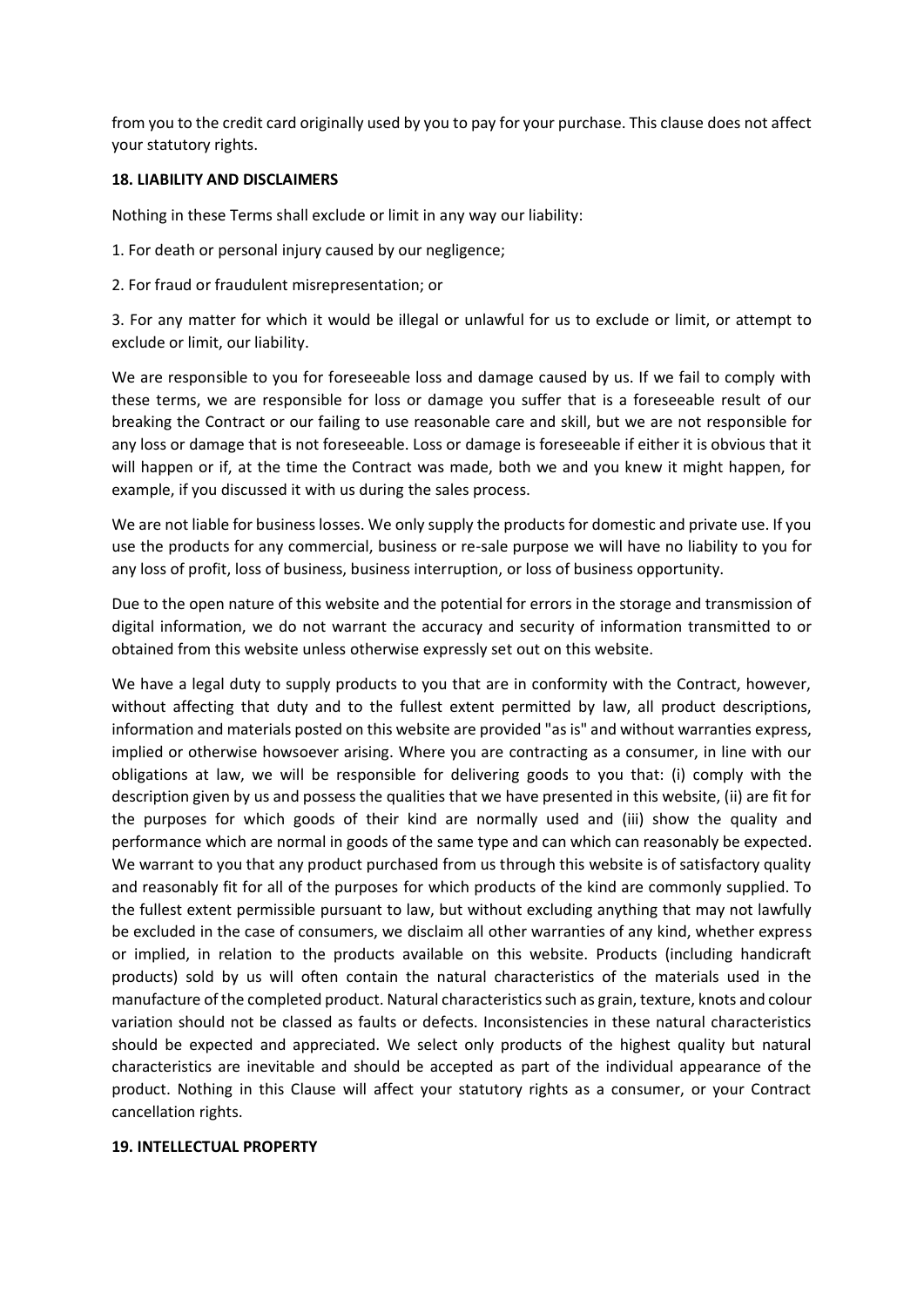You acknowledge and agree that all copyright, trademarks and all other intellectual property rights in all material or content supplied as part of the website shall remain at all times vested in us or our licensors. You are permitted to use this material only as expressly authorised by us or our licensors. This does not prevent you using this website to the extent necessary to make a copy of any order or Contract details.

### **20. VIRUSES, HACKERING AND OTHER CYBERCRIMES**

You may not misuse this website by knowingly introducing viruses, Trojans, worms, logic bombs or other material which is malicious or technologically harmful. You will not attempt to have any unauthorized access to this website, to the server which hosts this site or to any other server, computer or data base related to our website. You undertake not to attack this website via a denial of service attack or a distributed denial of service attack. By breaching this provision you may commit a criminal offence under the applicable regulations. We will report any such breach to the relevant law enforcement authority and we will co-operate with the appropriate authority to disclose the identity of the hacker. Likewise, in the event of such a breach, your right to use this website will cease immediately.

We accept no liability for any loss or damage resulting from any denial of service attack, virus or any other software or material which is malicious or technologically harmful to your computer, equipment, data or material resulting from the use of this website or from the downloading of the contents thereof or of such contents to which this website redirects.

# **21. LINKS FROM OUR WEBSITE**

We may have links from our website to other third party websites and materials; such links are provided exclusively for information purposes and we do not have any control whatsoever over the contents of such websites or materials. Accordingly, we accept no liability whatsoever for any loss or damage which may arise from the use of such links.

#### **22. WRITTEN COMMUNICATIONS**

Applicable laws require that some of the information or communications we send to you should be in writing. When using our site, you accept that communication with us will be mainly electronic. We will contact you by e-mail or provide you with information by posting notices on our website.

For contractual purposes, you agree to this electronic means of communication and you acknowledgethat all contracts, notices, information and other communications that we provide to you electronically comply with any legal requirement that such communications be in writing. This condition does not affect your statutory rights.

#### **23. NOTICES**

All notices given by you to us should be given in writing. Subject to and as otherwise specified in Clause 22 we may give notice to you at either the e-mail or postal address you provide to us when placing an order. Notice will be deemed received and properly served immediately when posted on our website, 24 hours after an e-mail is sent, or three days after the date of posting of any letter.

In proving the service of any notice, it will be sufficient to prove, in the case of a letter, that such letter was properly addressed, stamped and placed in the post and, in the case of an e-mail that such e-mail was sent to the specified e-mail address of the addressee.

#### **24. TRANSFER OF RIGHTS AND OBLIGATIONS**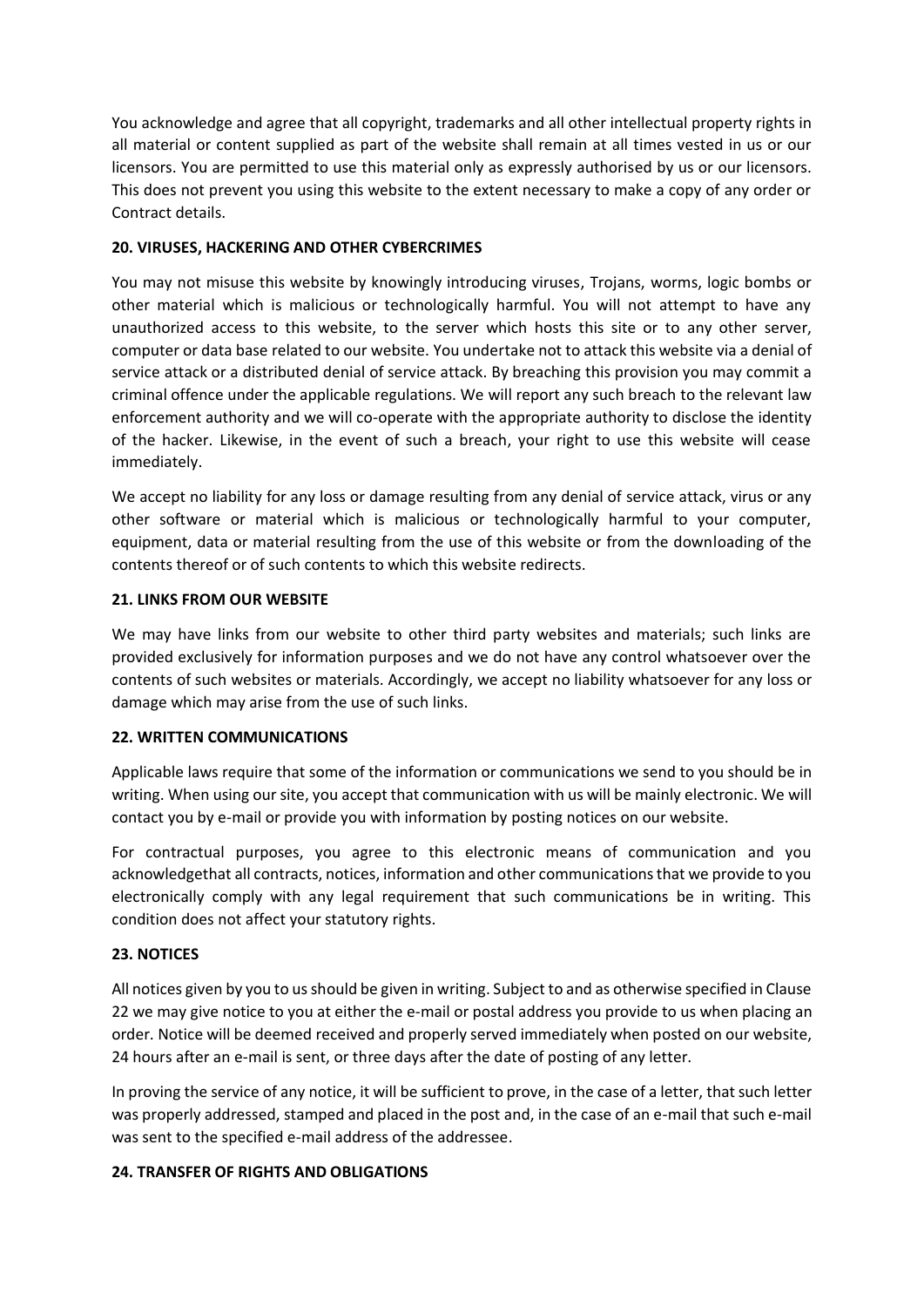The Contract between you and us is binding on you and us and on our respective successors and assigns. You may not transfer, assign, charge or otherwise dispose of a Contract, or any of your rights or obligations arising under it (aside from our guarantee), without our prior written consent.However, you may transfer our guarantee at clause 17.4 to a person who has acquired the product. We may require the person to whom the guarantee is transferred to provide reasonable evidence that they are now the owner of the relevant item or property, for example by providing proof of purchase or producing a letter or chain of letters from the original

Purchaser and subsequent Purchasers (where appropriate) transferring the benefit of the guarantee to the new owner of the property in question. We may transfer, assign, charge, sub-contract or otherwise dispose of a Contract, or any of our rights or obligations arising under it, at any time during the term of the Contract. For the avoidance of doubt, any such transfer, assignment, charge or other disposition will not affect your statutory rights as a consumer or your rights under the Contract or cancel, reduce or otherwise limit any warranty or guarantee which may have been provided by us to you, whether express or implied.

### **25. EVENTS OUTSIDE OUR CONTROL**

We will not be liable or responsible for any failure to perform, or delay in performance of, any of our obligations under a Contract that is caused by events outside our reasonable control. An event outside our control includes any act, event, non-happening, omission or accident beyond our reasonable control and includes in particular (without limitation) the following:

1. Strikes, lock-outs or other industrial action.

2. Civil commotion, riot, invasion, terrorist attack or threat of terrorist attack, war (whether declared or not) or threat or preparation for war.

3. Fire, explosion, storm, flood, earthquake, subsidence, epidemic or other natural

disaster.

4. Impossibility of the use of railways, shipping, aircraft, motor transport or other means of public or private transport.

5. Impossibility of the use of public or private telecommunications networks.

6. The acts, decrees, legislation, regulations or restrictions of any government.

7. Any shipping, postal or other relevant transport strike, failure or accidents. Our performance under any Contract is deemed to be suspended for the period that any event outside our control continues, and we will have an extension of time for performance for the duration of that period. We will use our reasonable endeavours to bring the event outside our control to a close or to find a solution by which our obligations under the Contract may be performed despite the event outside our control.

#### **26. WAIVER**

If we fail, at any time during the term of a Contract, to insist upon strict performance of any of your obligations under the Contract or any of these terms and conditions, or if we fail to exercise any of the rights or remedies to which we are entitled under the Contract, this shall not constitute a waiver of such rights or remedies and shall not relieve you from compliance with such obligations. A waiver by us of any default shall not constitute a waiver of any subsequent default arising from the Contract or the Terms. No waiver by us of any of these Terms shall be effective unless it is expressly stated to be a waiver and is communicated to you in writing in accordance with the paragraph on Notices above.